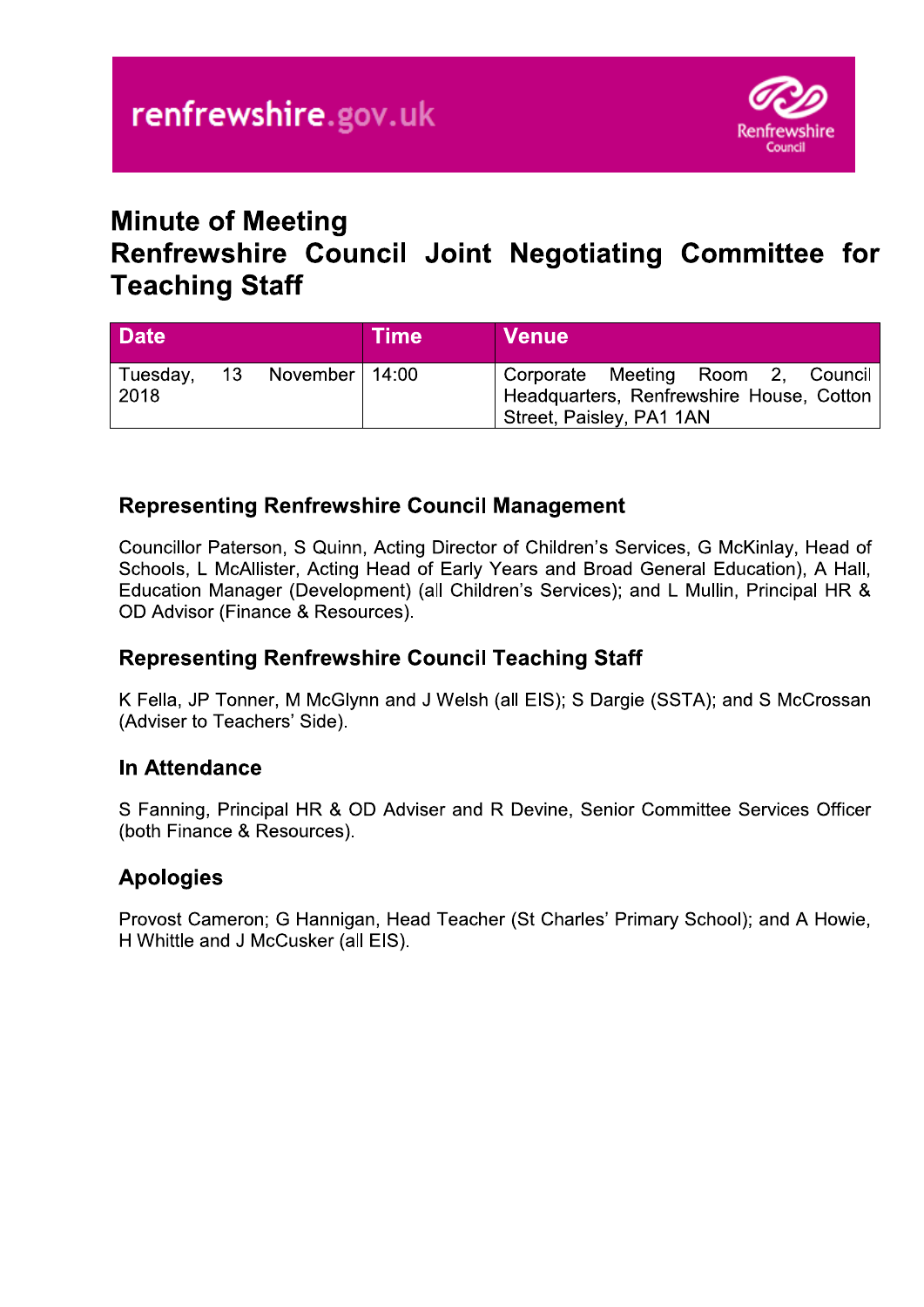#### $\mathbf 1$ **Appointment of a Chairperson for the Meeting**

In accordance with the terms of the local recognition and procedure agreement, which stated that the Chair of the Committee should alternate between the two sides comprising the Renfrewshire Council Joint Negotiating Committee for Teaching Staff, it was agreed that J Welsh (EIS) would chair this meeting of the Renfrewshire Council Joint Negotiating Committee for Teaching Staff.

**DECIDED:** That J Welsh (EIS) chair this meeting of the Renfrewshire Council Joint Negotiating Committee for Teaching Staff.

#### $\overline{2}$ **Minute of Previous Meeting**

There was submitted the Minute of meeting held on 4 September 2018.

Under reference to Item 5 – Scottish Attainment Challenge and PEF - it was proposed and agreed that the reference to 'best practice examples' in the second paragraph be replaced with 'leading practice examples.'

**DECIDED:** That the Minute, amended as detailed above, be approved.

#### $\overline{3}$ Update on Strategic Review of Support for Children with Additional **Support Needs in Mainstream Education**

There was submitted a report by the Joint Secretary (Management Side) relative to the strategic review undertaken of educational services and support for children with additional support needs in mainstream education in view of the increasing number of children with additional support needs and the location of authority wide bases.

The report outlined proposals to deliver educational provision and approaches to children and young people with additional support needs by reorganising existing provision and staffing into a locality model. The proposed changes would enable services and support to be organised and delivered on a local basis in line with the principles of school empowerment, as well as ensuring best practice and best value. The high-level proposals detailed in the report had been agreed at the meeting of the Education and Children's Services Policy Board held on 1 November 2018.

During discussion it was intimated that the revised locality model for the delivery of services would be more fully developed, in conjunction with parents, children and other stakeholders and implemented from August 2019. It was noted that there would be off-the table discussions between the Joint Secretaries regarding nominations for membership of the working group.

**DECIDED:** That it be agreed that members of the teachers side be nominated to be involved in the ongoing development work and that otherwise the report be noted.

#### $\overline{\mathbf{4}}$ **Absence Statistics 2018/19**

There was submitted a report by the Joint Secretary (Management Side) relative to the Council's absence statistics for the period 1 July to 30 September 2018.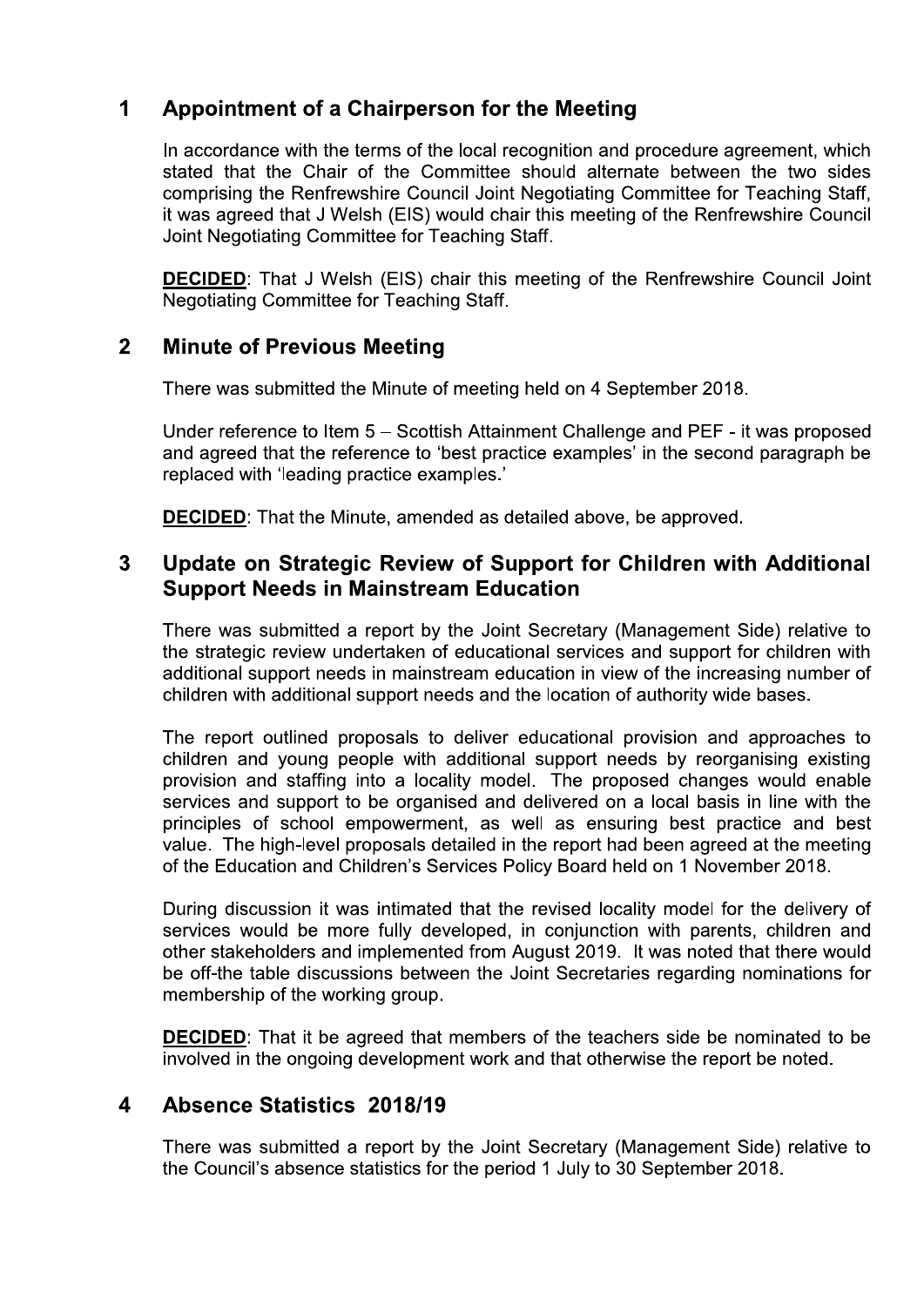An appendix to the report provided information in relation to absence targets and now services and categories of staff had performed against them. An analysis of the reasons for absence for the period was included in the report. Information was also provided on supporting attendance activity levels by service and costs of sick pay and the overall number of days lost during Quarter 2, ending 30 September 2018 and for the equivalent quarters in previous years rovided information in relation to absence targets and how<br>f staff had performed against them. An analysis of the<br>e period was included in the report. Information was also<br>ndance activity levels by service and costs of sic

i. it was highlighted, during discussion, that the tea report reflected well in comparison to other staffing groups. A summary of recent and planned actions implemented to improve absence performance was provided.

 $\overline{a}$ **DECIDED:** That it be noted that the report reflected the absence statistics for the period 1 July to 30 September 2018.

### $\mathbb{R}^2$ 5 SCOTTISN GOVERNMENT/COSLA LETTER

to issue the letter prepared by the Scottish Government and COSLA regarding the latest salary offer to teachers.

report reflected well in comparison to other staffing groups. A summary of recent and<br>planned actions implemented to improve absence performance was provided.<br>DECIDED: That it be noted that the report reflected the absence planned actions implemente<br>
DECIDED: That it be note<br>
period 1 July to 30 Septemb<br>
5 Scottish Government/<br>
There was submitted a repo<br>
Council's decision to issue<br>
COSLA regarding the latest<br>
The report intimated that the<br>  $\overline{\phantom{a}}$ The report intimated that the decision to issue the letter was contrary to the agreed protocols of the SNCT and undermined the negotiating process. In addition, it was alleged that the letter contained ina

**A Letter**<br>the Joint Secretary (Teachers' Side) relative to th<br>letter prepared by the Scottish Government an<br>v offer to teachers.<br>ision to issue the letter was contrary to the agree<br>rmined the negotiating process. In addit **DECIDED:** That the Teachers' Side's dissent at the Council's decision to contact There was submitted a report by the Joint Secretary (Teachers' Side) relative to the Council's decision to issue the letter prepared by the Scottish Government and COSLA regarding the latest salary offer to teachers.<br>The r teachers directly in connection with the pay hegotlations, thereby undermining the agreed SNCT protocols, be noted.

### $\mathbb{Z}^2$ b Leacher workload

live to the  $\overline{\phantom{a}}$ School Working Time Agreements and the Workload advice, issued in 2016 by the Cabinet Secretary for Education.

alleged that the letter contained inaccuracies. The Council's position was outlined<br> **DECIDED**: That the Teachers' Side's dissent at the Council's decision to core<br>
deachers directly in connection with the pay negotiations  $\overline{\phantom{a}}$ The report stated that the ongoing pressure of teacher workload on the health and well-being of teachers was recognised at Scottish Government level and had been addressed through the SNCT, by endorsement of the agreements. The requirement for local authorities to ensure adherence to the School Working Time Agreements and that the workload advice informed day to day working practices within schools in Renfrewshire was highlighted. The report stated that the ongoing pressure of teacher workload on the health and well-being of teachers was recognised at Scottish Government level and had been addressed through the SNCT, by endorsement of the agreements

 $\mathbf{r}$ Reference was made during discussion to the impact on teacher workload of input discussions regarding this matter.

 $\mathbf{r}$ <u>DECIDED</u>: It v was agreed that Headteachers be remined that School Working Time Agreements must be adnered to and that the and that the workload advice issued by the Cabinet Secretary for Education must inform day to day practices within Renfrewshire schools. **DECIDED:** It was agreed that Headteachers be remined that School Working Time Agreements must be adhered to and that the and that the workload advice issued by the Cabinet Secretary for Education must inform day to day pr **DECIDED**: It was agreed that Headteachers be remined the Agreements must be adhered to and that the and that the worker the Cabinet Secretary for Education must inform day the Renfrewshire schools.<br> **7** Violence and Aggre

### 7 Violence and Aggression Policy